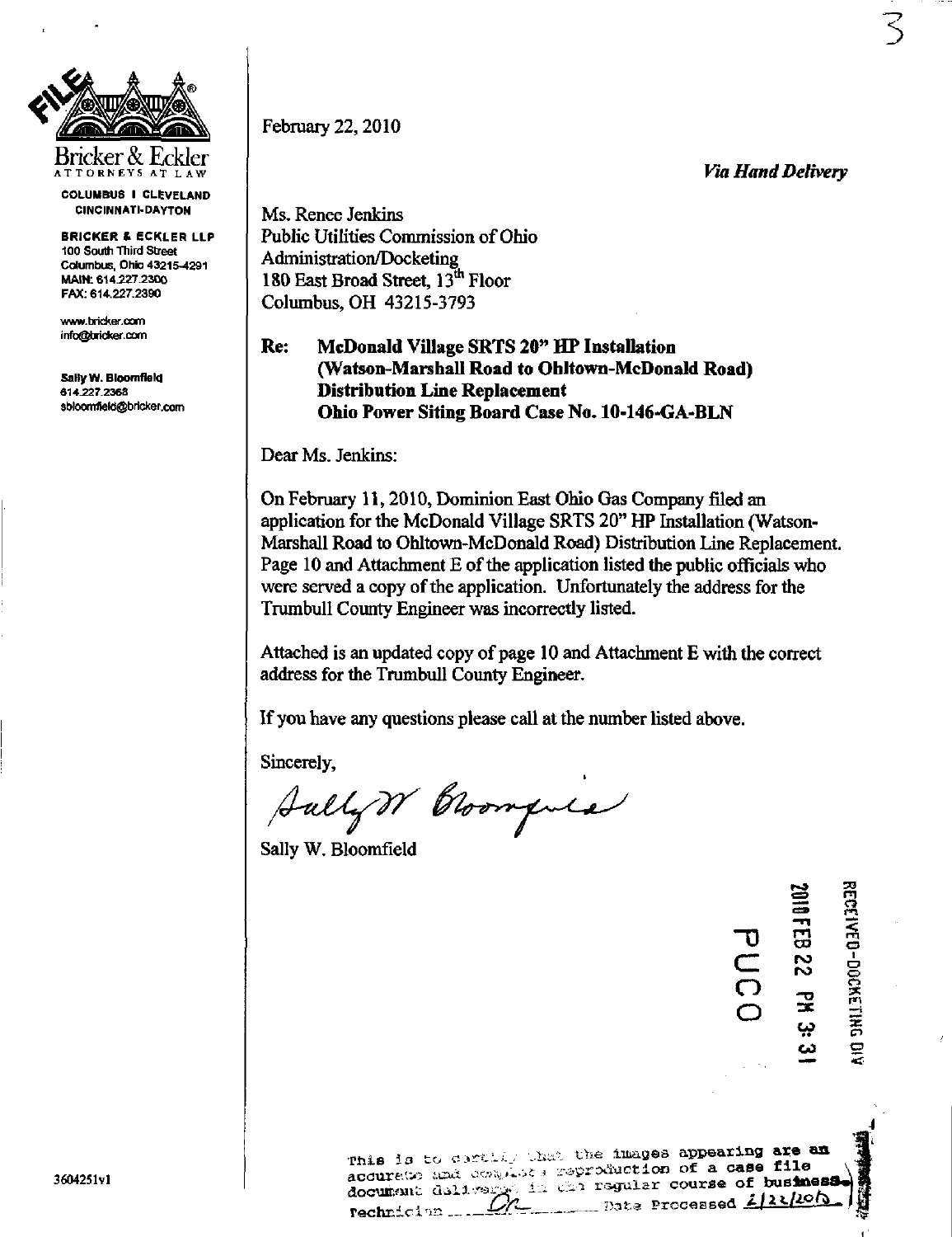## CASE NO. 10-146-GA-BNR UPDATED CONSTRUCTION NOTICE MCDONALD VILLAGE SRTS 20" HP INSTALLATION (WATSON-MARSHALL ROAD TO OHLTOWN-MCDONALD ROAD) DISTRIBUTION LINE REPLACEMENT

Trumbull County Commissioner Trumbull County Engineer Administrative Building 650 North River Road N.W. 160 High Street NW Warren, Ohio 44483-2255 Warren, OH 44481

Frank S. Fuda David DeChristofaro, P.E., P.S.

Letters were/are being mailed to the appropriate officials in McDonald Village, Weathersfield Township, and Trumbull County (Attachment E) along with a copy of this Construction Notice (BNR) on the same day that it was filed with the Ohio Power Siting Board. The officials who were mailed copies of this Constmction Notice and the letter are listed in Attachment E.

• Dominion East Ohio either has made or will make applications at

the appropriate times for the following permits (Attachment F):

Construction Storm Water Notice of Intent/Storm Water Pollution Prevention Plan ("SWPPP") to the Ohio EPA

U.S. Army Corps of Engineers Preconstmction Notification ("PCN")

Notification Letter to the Ohio Department of Natural Resources

Notification Letter to the US Fish and Wildlife Service

Notification Letter to the Ohio Historic Preservation Service

Trumbull County Soil & Water Conservation District SWPPP Review